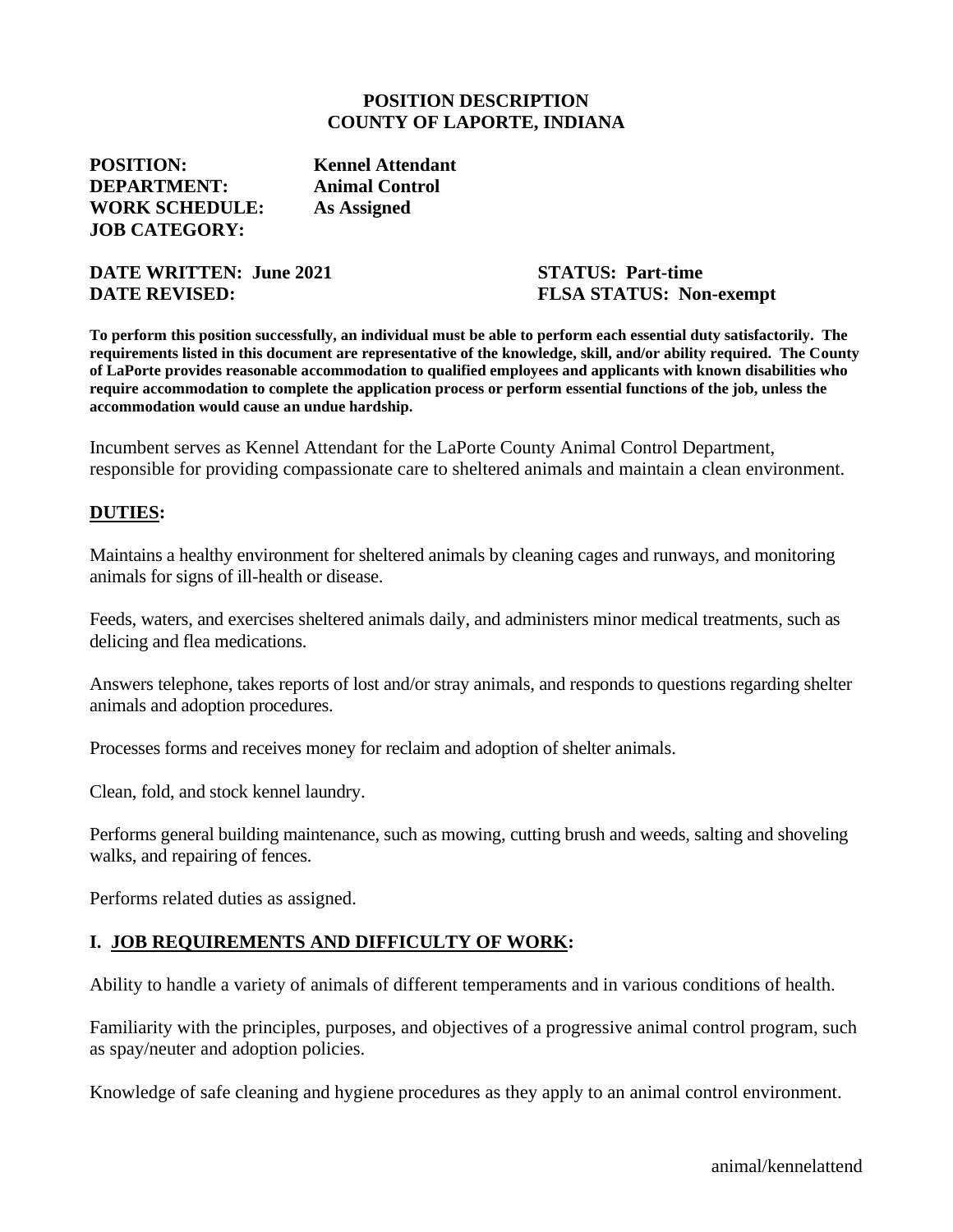Ability to maintain accurate records and prepare factual reports.

Ability to apply knowledge of people/locations, plan/layout assigned work projects, and read/interpret detailed maps.

Ability to safely operate, protect, and maintain a variety of hand and/or power tools, such as hammer, screw drivers, wrenches, hack saw, bolt cutter, pressure washer, foam gun, mop, broom, animal control equipment, and building maintenance equipment.

Ability to properly operate office equipment, including computer, calculator, copy machine, fax machine, telephone, digital camera, Police radio, and 2-way radio.

Ability to provide public access to or maintain confidentiality of department information and records according to state requirements.

Ability to comply with all employer and department policies and work rules, including, but not limited to, attendance, safety, drug-free workplace, and personal conduct.

Ability to competently serve the public with diplomacy and respect, including occasional encounters with irate/hostile persons.

Ability to effectively communicate orally and in writing with co-workers, Sheriff's Department, 911 Center, local animal control agencies, and members of the general public in a courteous and tactful manner, including being sensitive to professional ethics, gender, cultural diversities, and disabilities.

Ability to work alone with minimum supervision and with others in a team environment on several tasks at the same time, often under time pressure.

Ability to understand, memorize, retain, and carry out written or oral instructions and present findings in oral or written form.

Ability to testify in legal proceedings/court as required.

Ability to occasionally work extended, evening, and/or weekend hours and travel out of town, occasionally overnight.

Ability to perform physical requirements of essential duties.

## **II. RESPONSIBILITY:**

Incumbent performs duties according to standard department policies and guidelines, requiring supervisor's permission to deviate from standard operating procedures. Work is reviewed by supervisor for soundness of judgment and compliance with department policies and goals. Incumbent is responsible for the safe and humane capture, treatment, and care of small, large, and domestic animals.

## **III. PERSONAL WORK RELATIONSHIPS:**